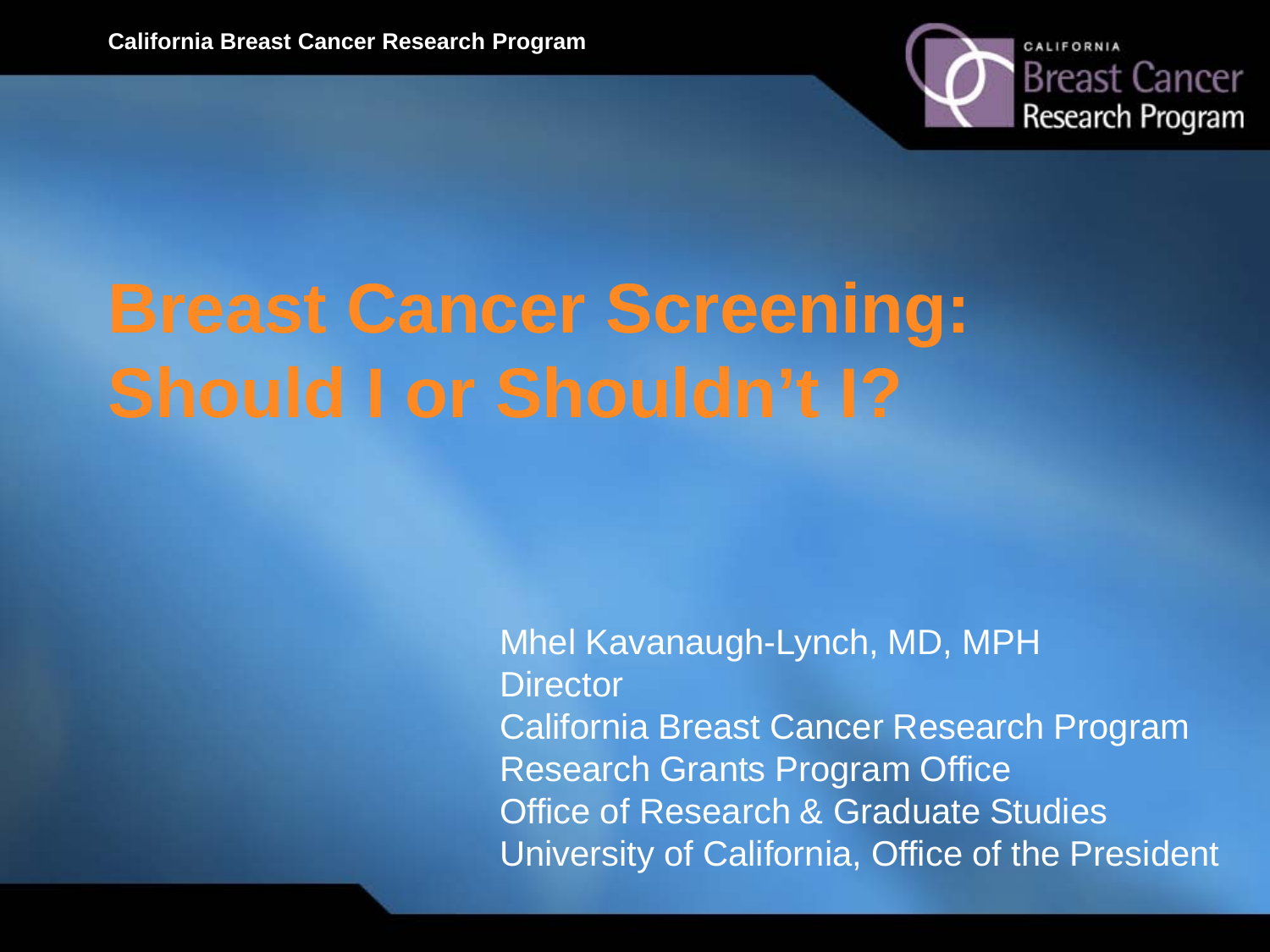

### *Creation of California Breast Cancer Research Program*

- Passage of The Breast Cancer Act of 1993
- 45% of funding from a 2 cent per pack cigarette surtax, which generates approximately \$24 million per year.
- 4<sup>th</sup> largest funder of breast cancer in the world.



Individual donations

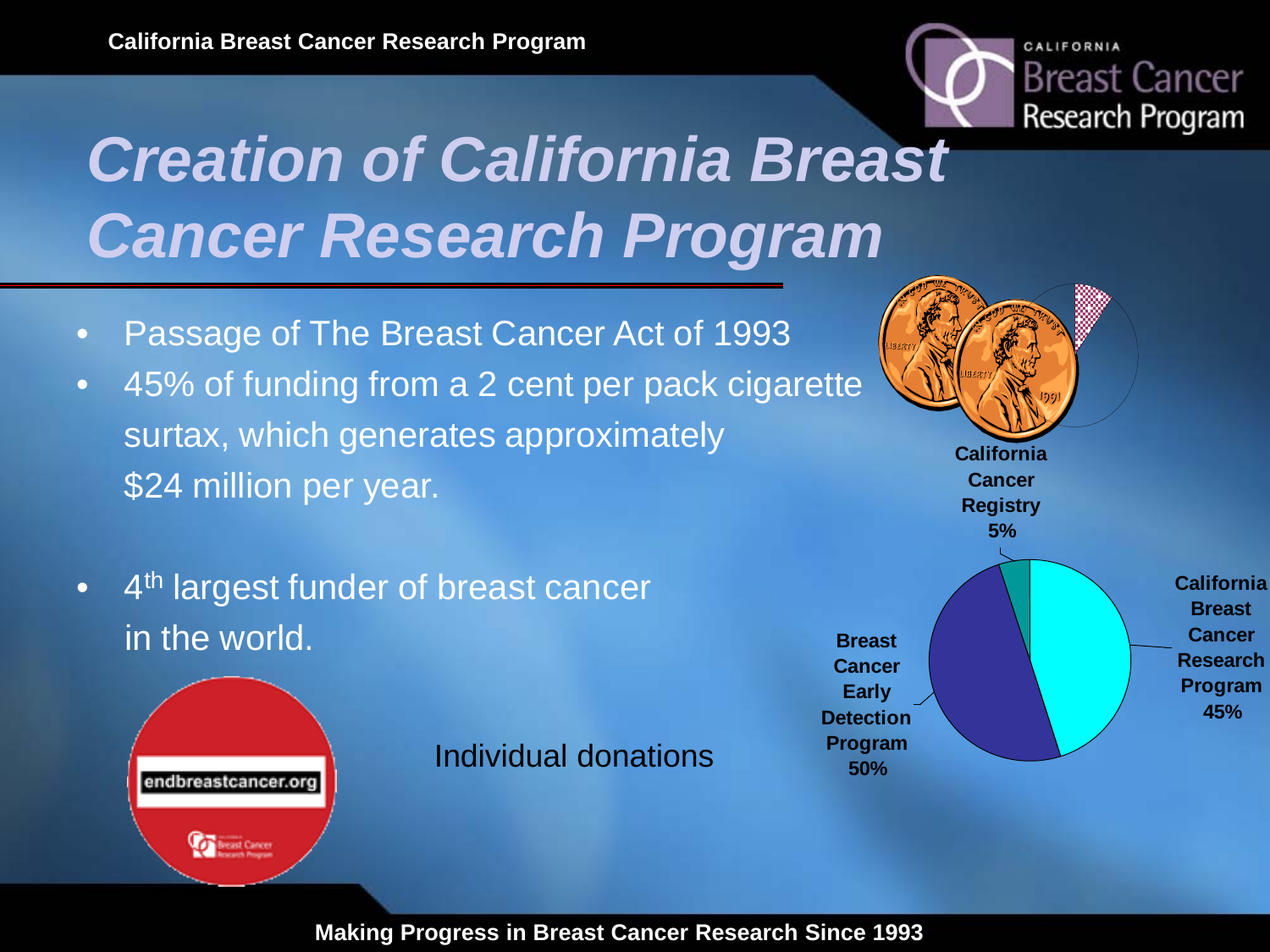

### *Stewardship of CBCRP*

**The Legislature hereby requests the University of California to establish and administer the Breast Cancer Research Program, which is created by this act, as a comprehensive grant and contract program to support research efforts into the cause, cure, treatment, earlier detection, and prevention of breast cancer.**

- Housed in Office of Health Affairs, Special Research Programs from 1994-2008
- Now in Research Grants Program Office, Office of Research & Graduate Studies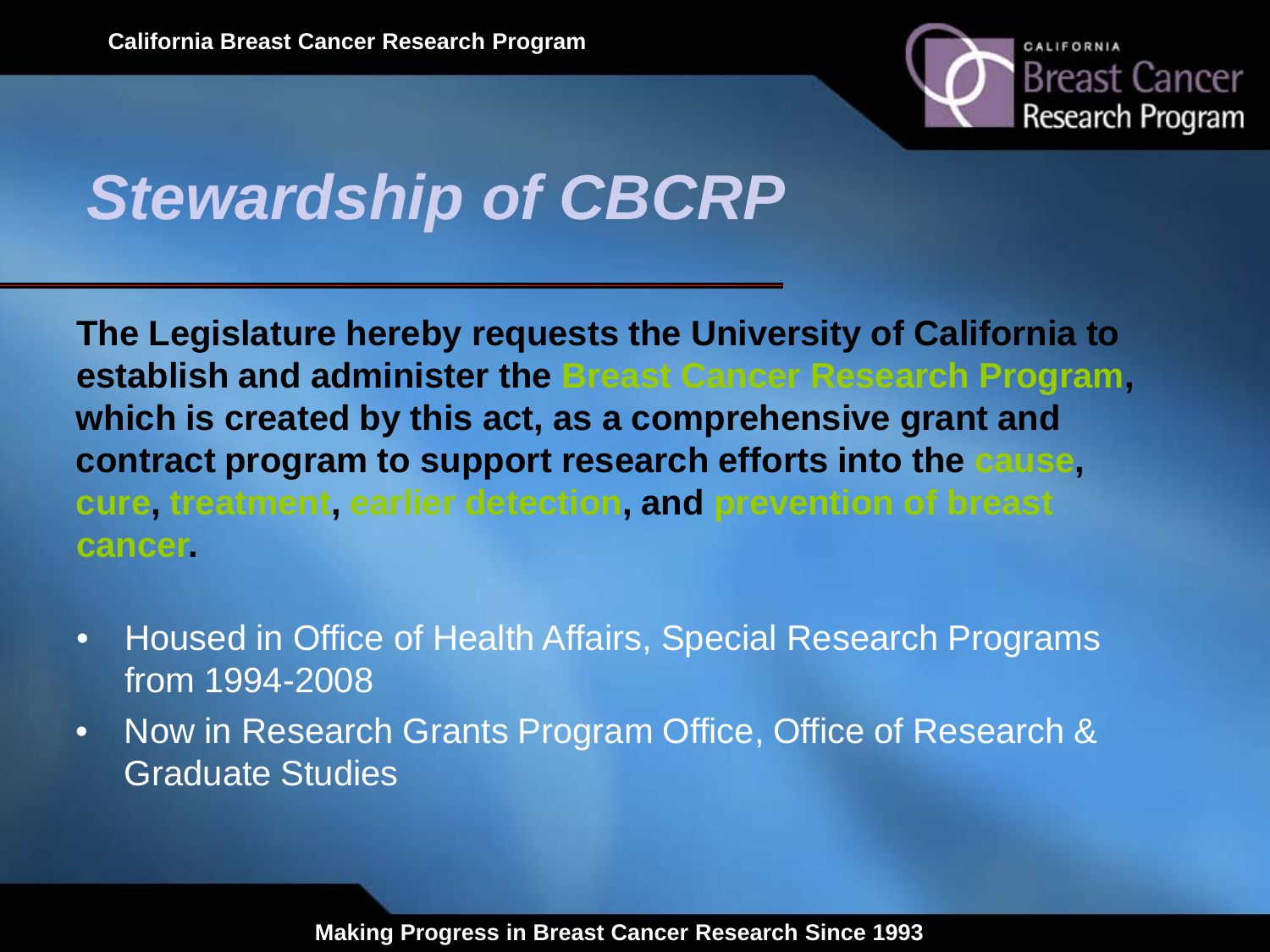

#### *What We Do*

MISSION To eliminate breast cancer by leading innovation in research, communication, and collaboration in both the scientific and lay communities



*Since 1993, the CBCRP has funded:* **≻894 grants**  $\triangleright$  totaling  $\triangleright$  \$213 million  $\triangleright$  to 101 institutions across the state

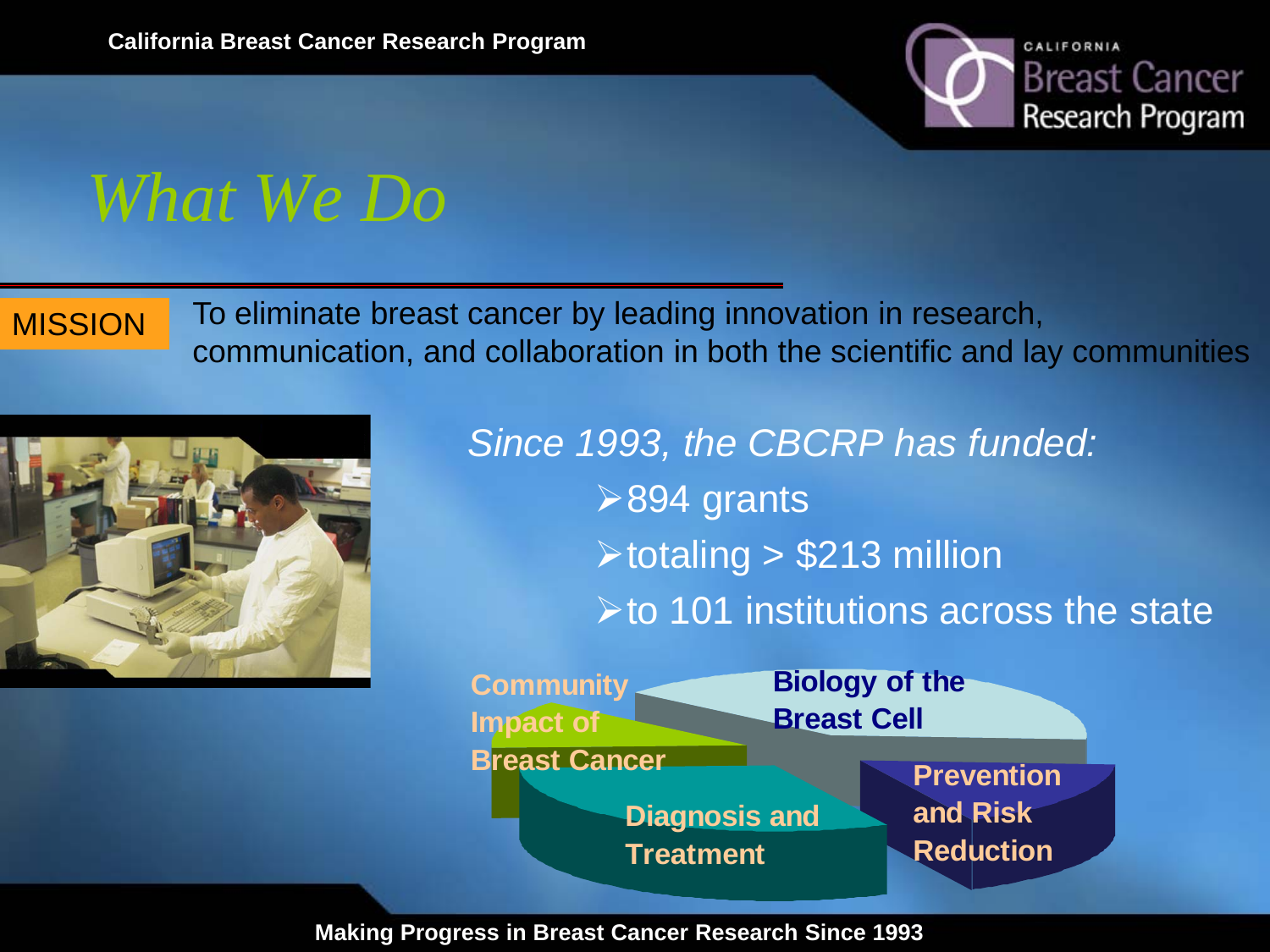

## *When will those scientists make up their minds?*

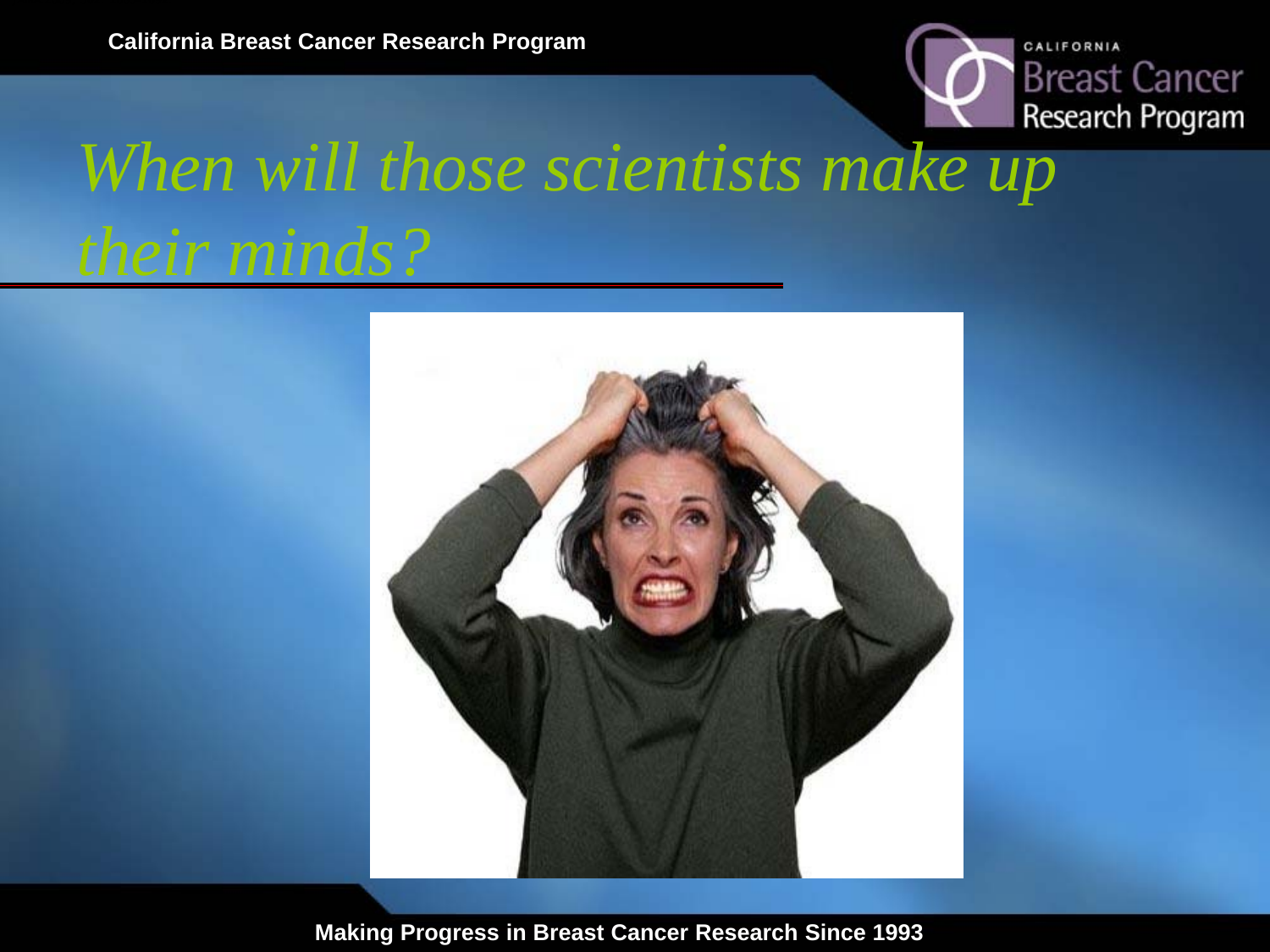

### *Advertisements for Mammography*

*"A mammogram saved my life."*

*"Get a mammogram for life-saving screening."*

*"With mammography, radiologists can find a cancer the size of a head of a pin."*

*"You may have missed seeing the small dot in this ad, which could be the first sign of breast cancer, but your mammogram will find it."*

*"Mammograms can detect a tumor as little as a grain of rice, while physical exam will not find a cancer until it is 1-2 cm."*

*"One out of every eight American women will develop breast cancer at some point in her lifetime...A mammogram can detect 90% of cancers."*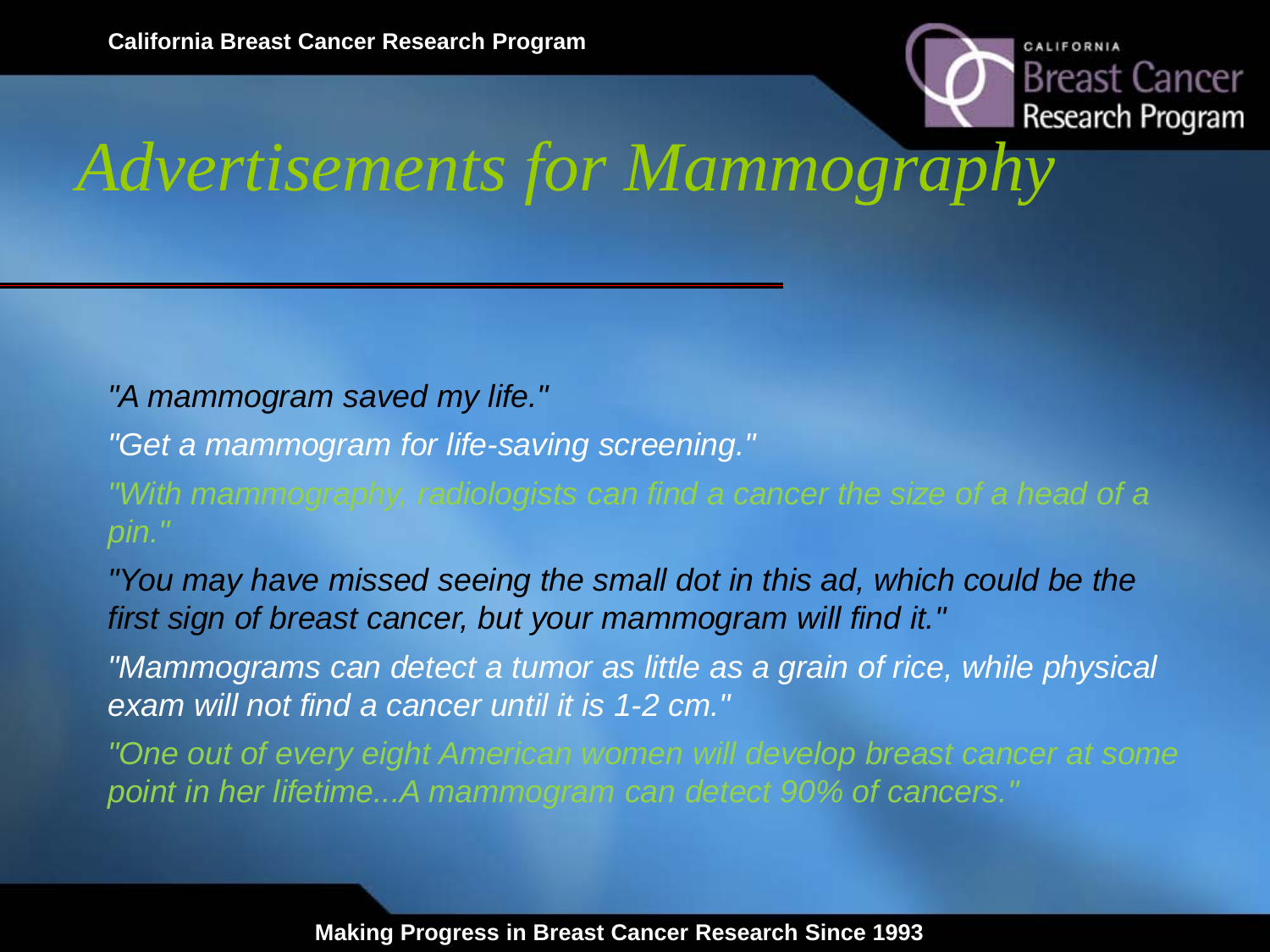

### *Common Myths about Mammography*

- o Mammograms prevent breast cancer
- A cancer found by mammography is by definition
- "early" and therefore can be "cured"
- All breast cancers can be found early and cured
- There is no risk to mammography
- There is no risk to follow-up of abnormal

#### mammograms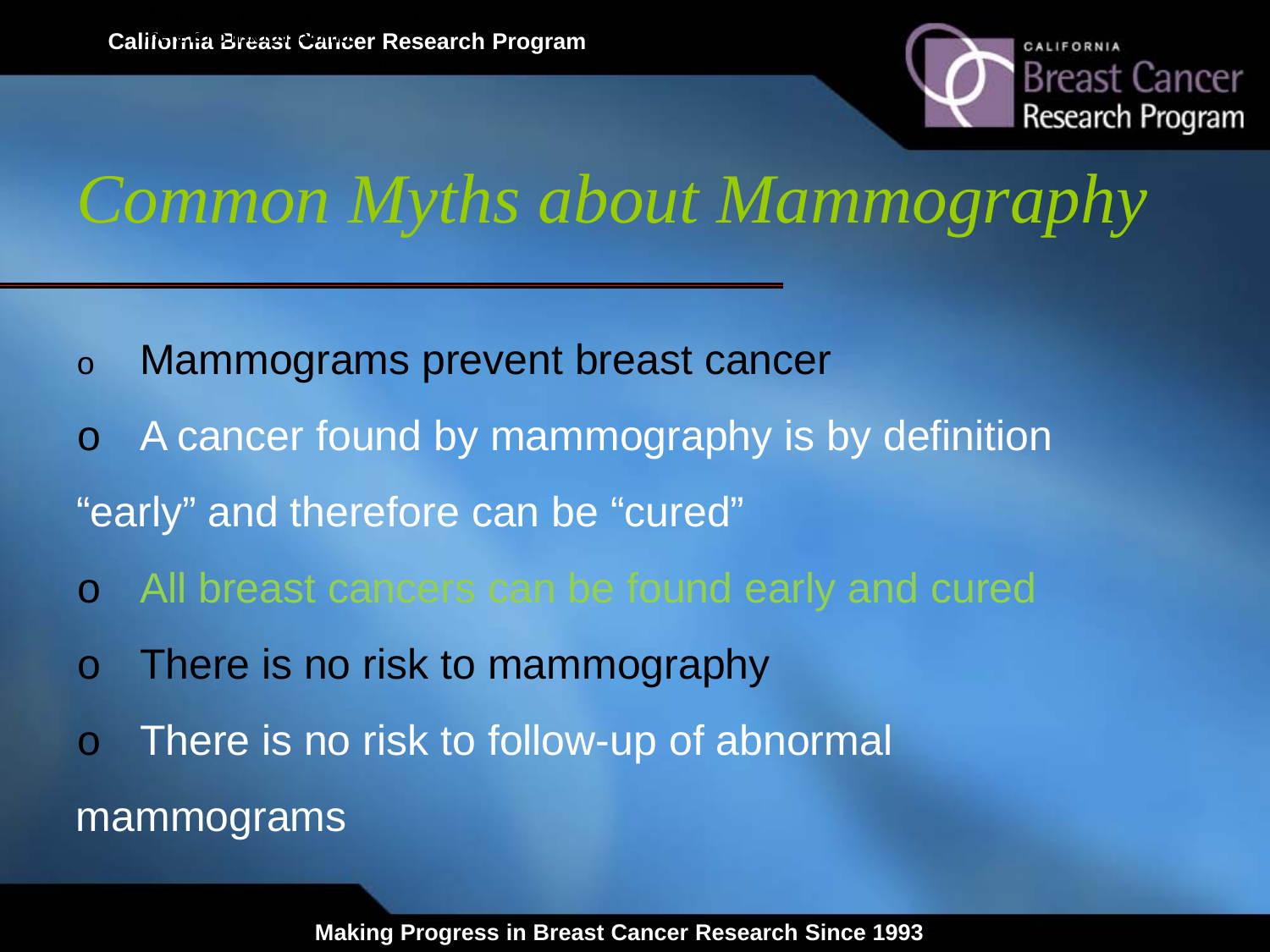

*"Early detection saves lives"*

• Women whose cancers are detected at a lower stage do better than women whose cancers are detected at a higher stage.

• Women whose cancers are detected at an early stage do better than women whose cancers are detected at a later stage.

• A woman who is diagnosed at a later stage could have been diagnosed at an earlier stage if she had been screened.

#### Makes sense, right?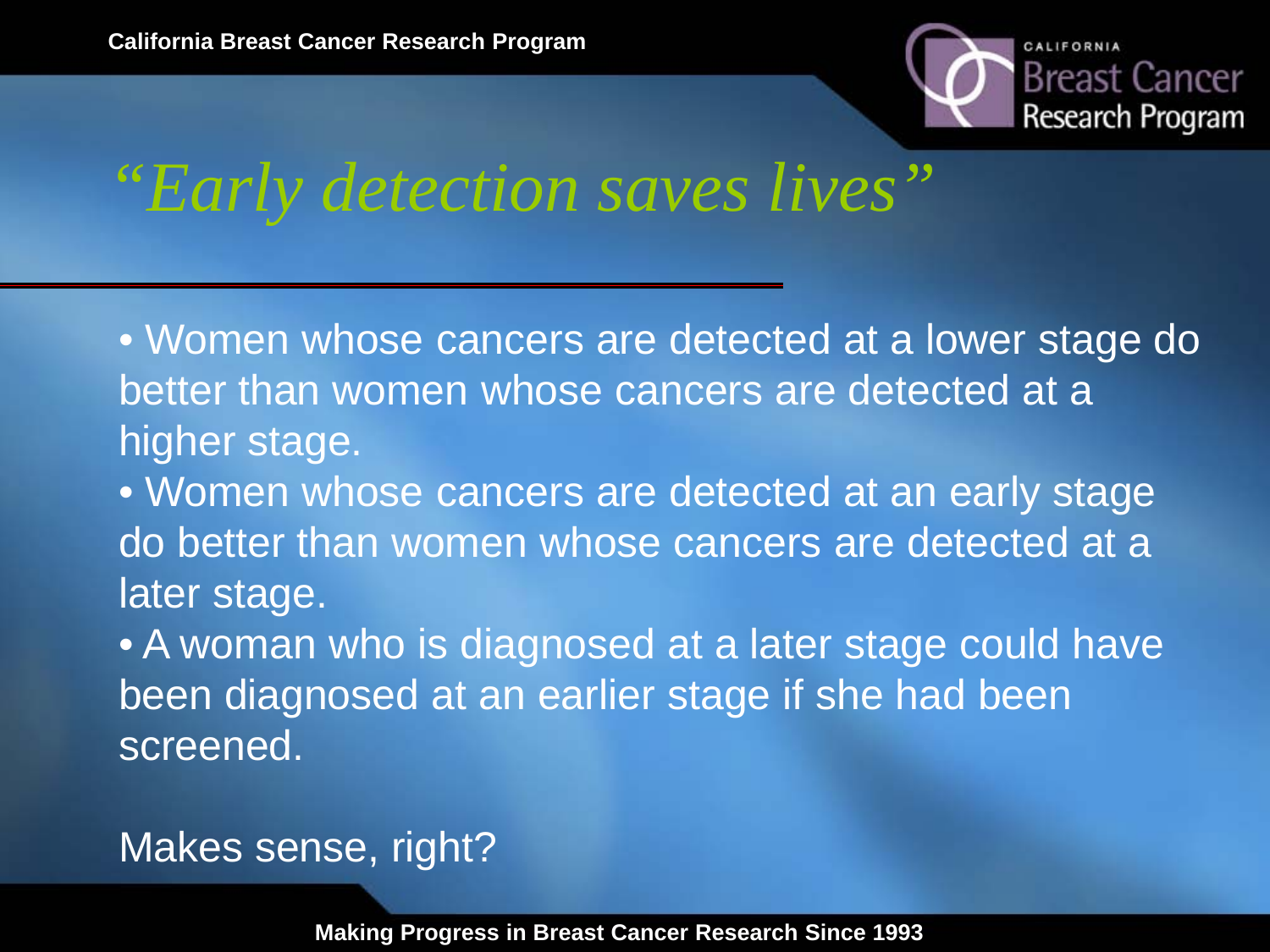

#### *Conventional View of Breast Cancer*



Benign Breast Disease in Women

**Richard J. Santen MD,** Professor of Medicine, University of Virginia Health System, Charlottesville, Virginia 22908 February 27, 2010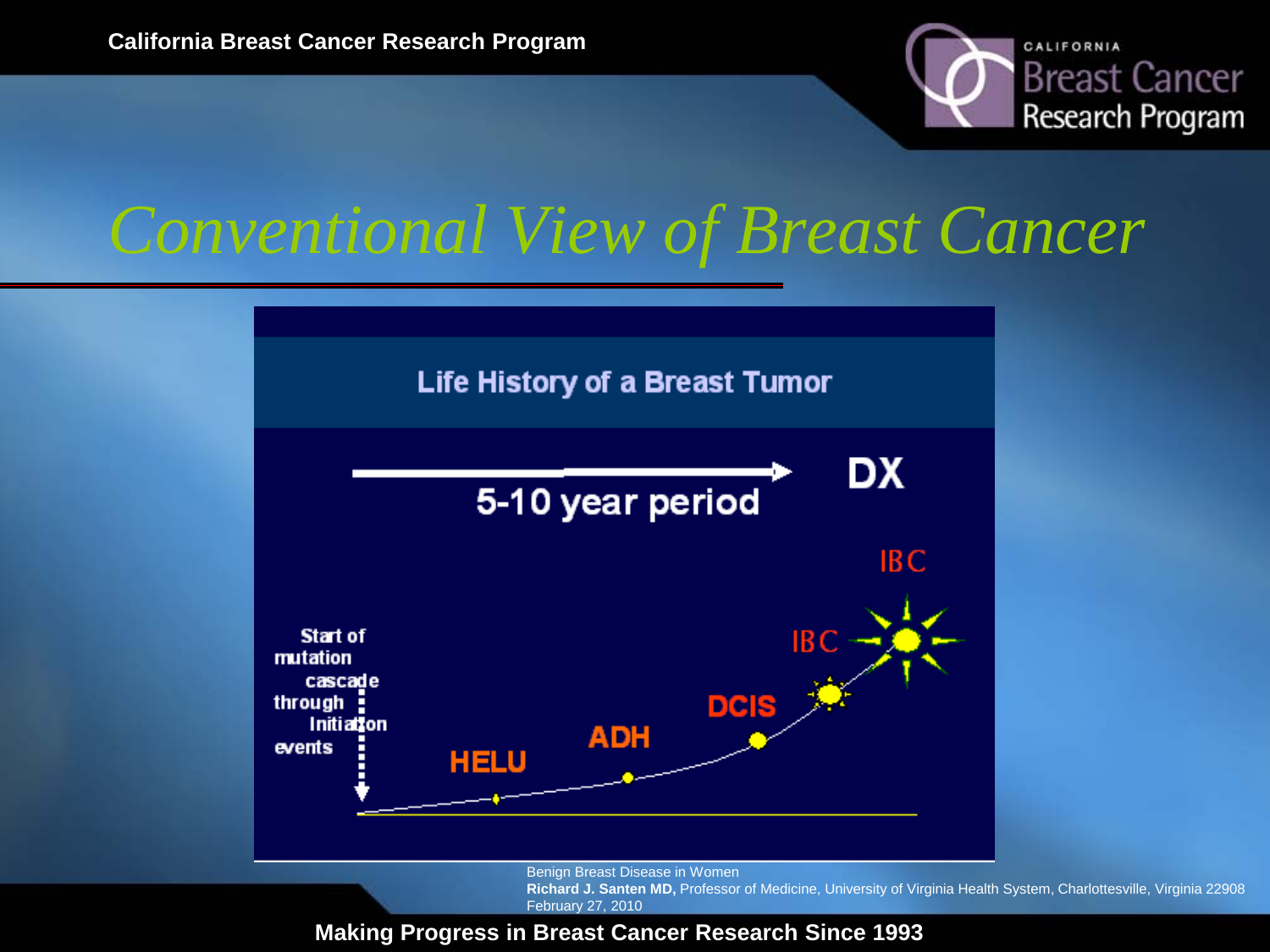Cervical

#### *Two Experiences in Screening*



Incidence rates have decreased

as Pap screening increased;

prevention and early detection

#### **Breast (female)**

Earlier detection, improved treatment lowered death rates; declines in incidence linked to reduced use of hormone replacement therapy



Source: National Cancer Institute; American Cancer Society Graphic: Chicago Tribune

CALIFORNIA

**Breast Cancer** 

Research Program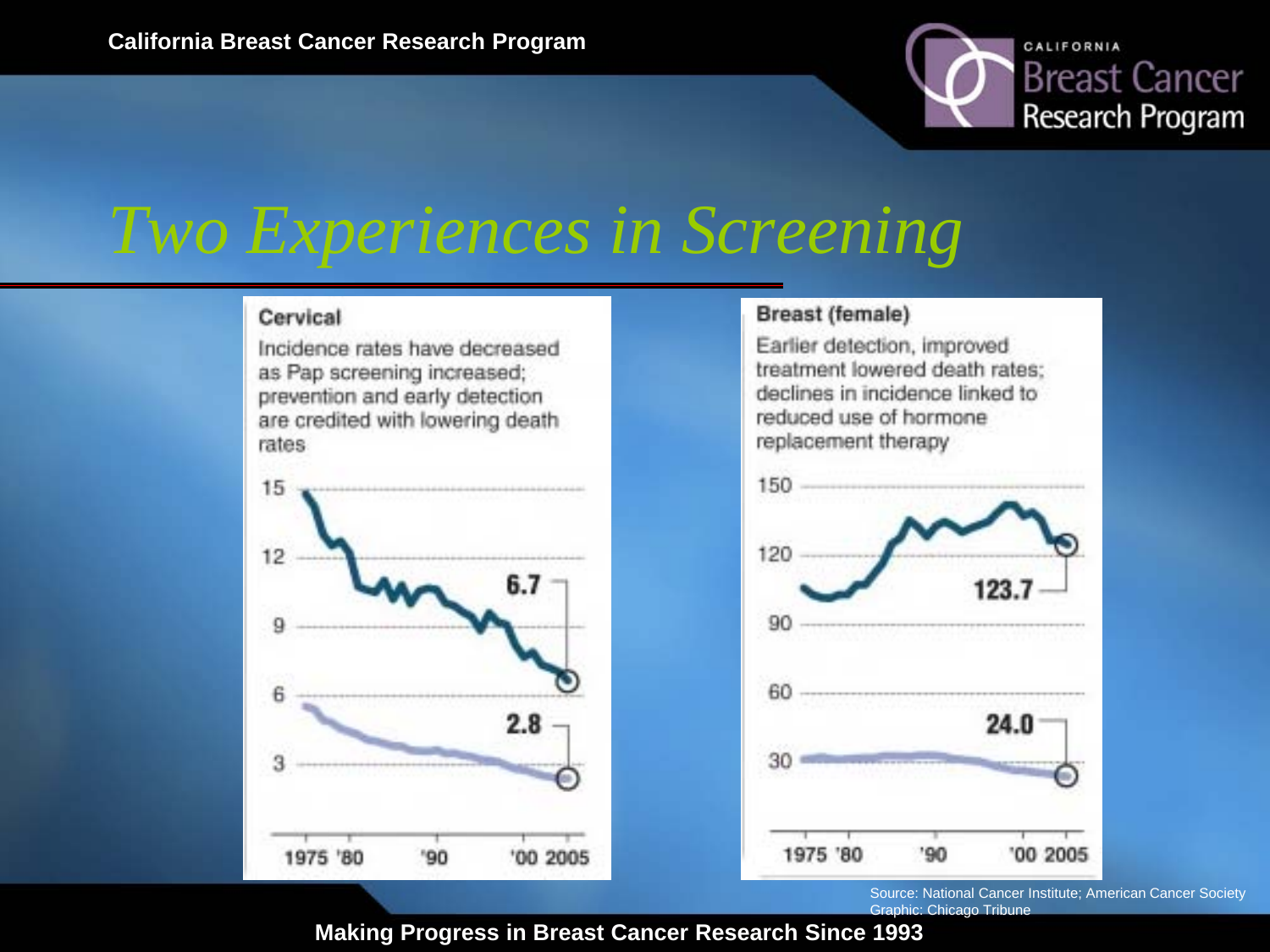

### *In the Old Days, there were 2 groups of Women*





Women who do not have breast cancer Women found to have breast cancer (local, regional or distant)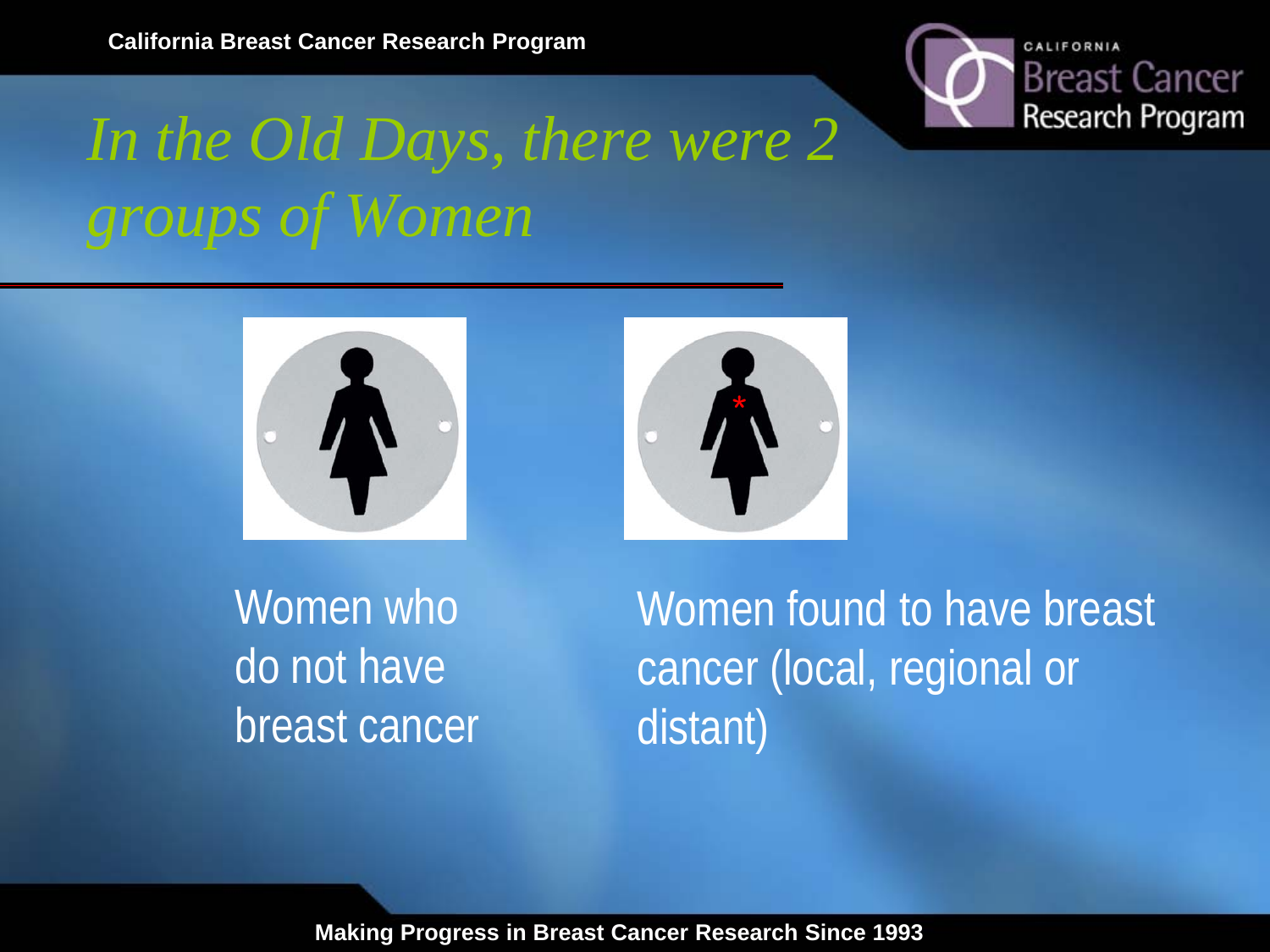

### *Then we started screening, and there became 3 groups of Women*







Women who do not have cancer

Women with early breast cancer

Women with late breast cancer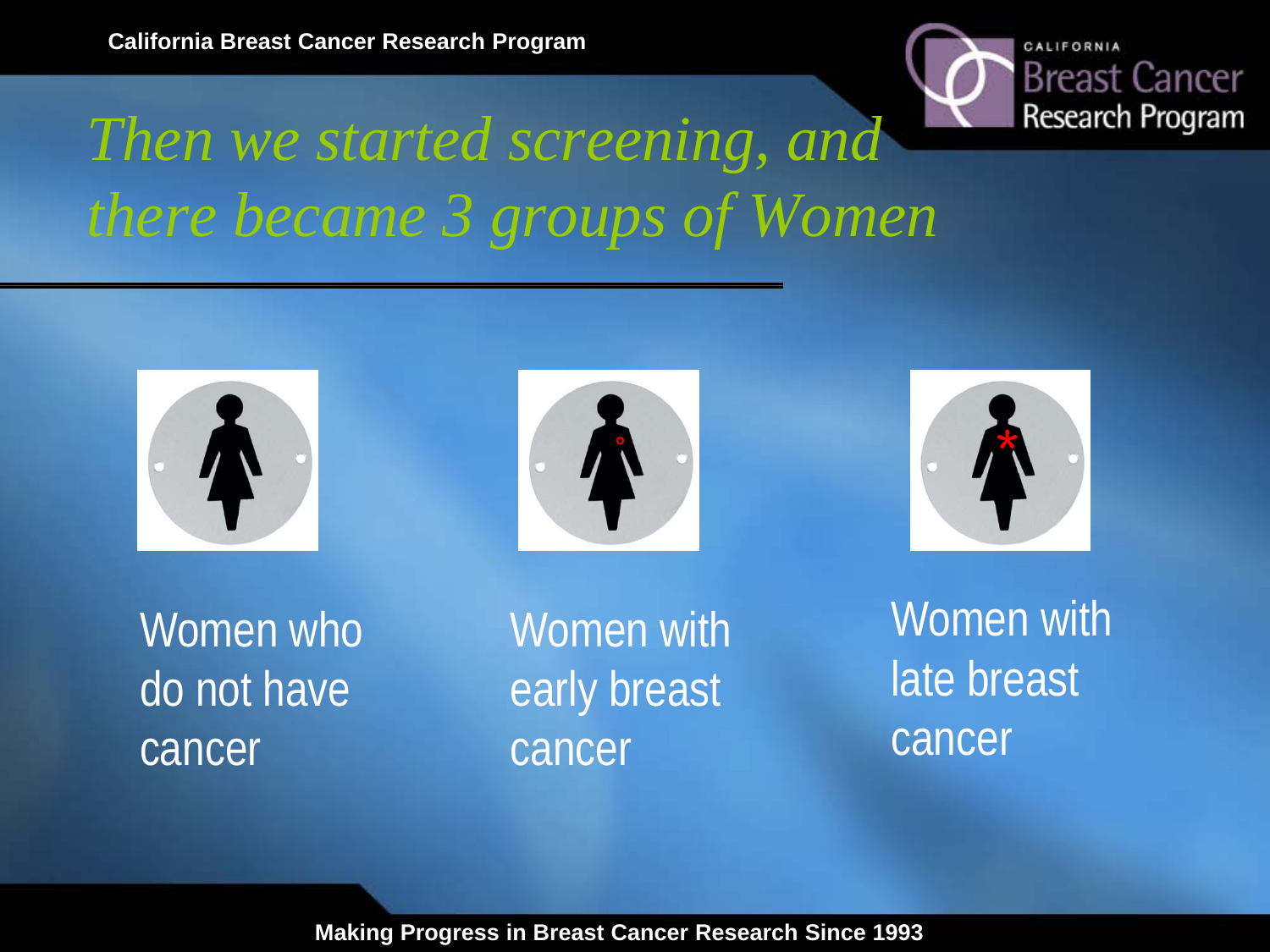#### CALIFORNIA **Breast Cancer Research Program**

### *And as we screened, these groups changed*



There became fewer women who do not have cancer

There became more women with early breast cancer



And there are the same number of women with late breast cancer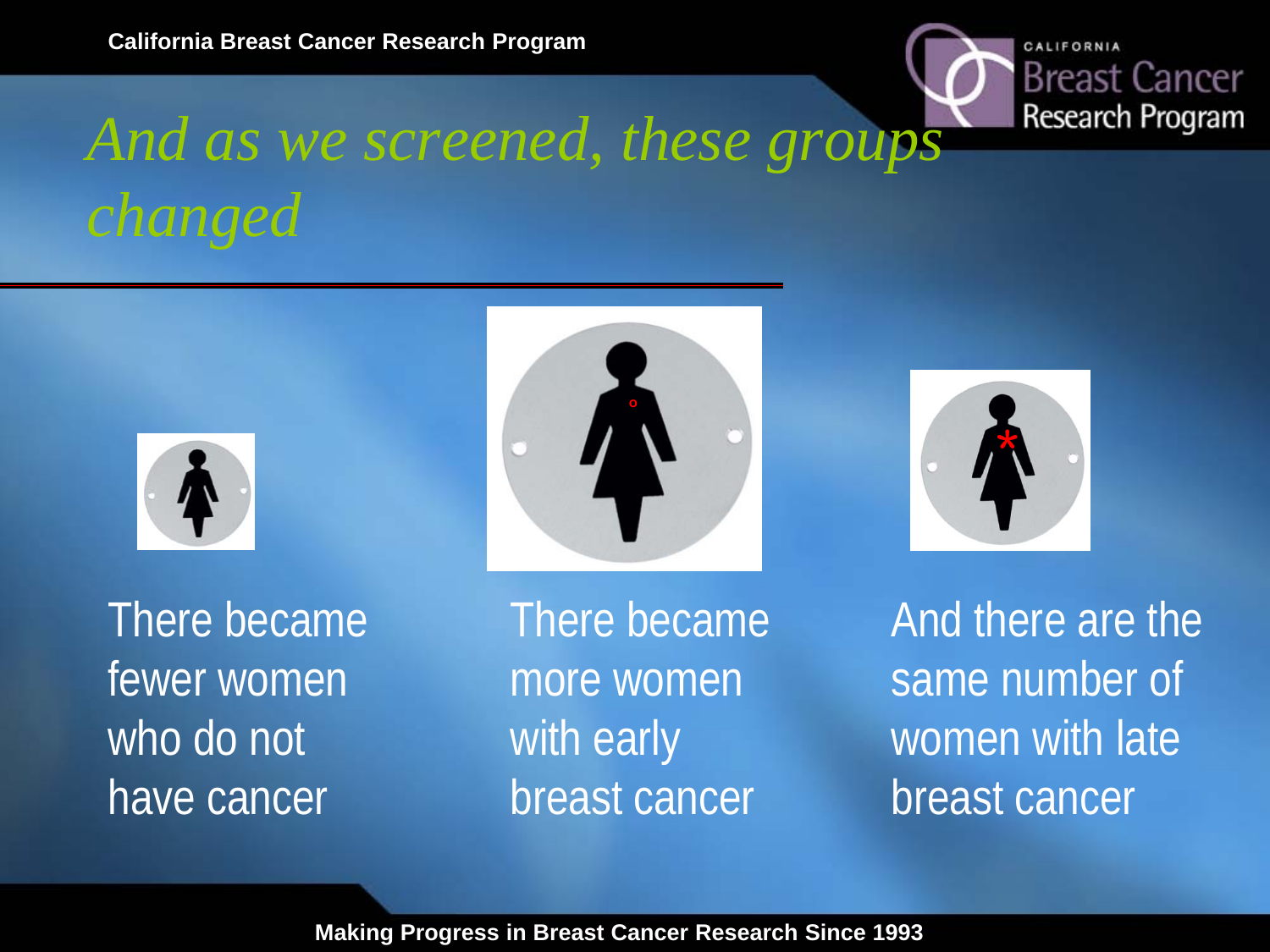

#### *Trends in Stage at Diagnosis*



Recent trends in breast cancer incidence rates by age and tumor characteristics among U.S. women. Ahmedin Jemal, Elizabeth Ward and Michael J Thun. *Breast Cancer Research 2007, 9:R28 (doi:10.1186/bcr1672)*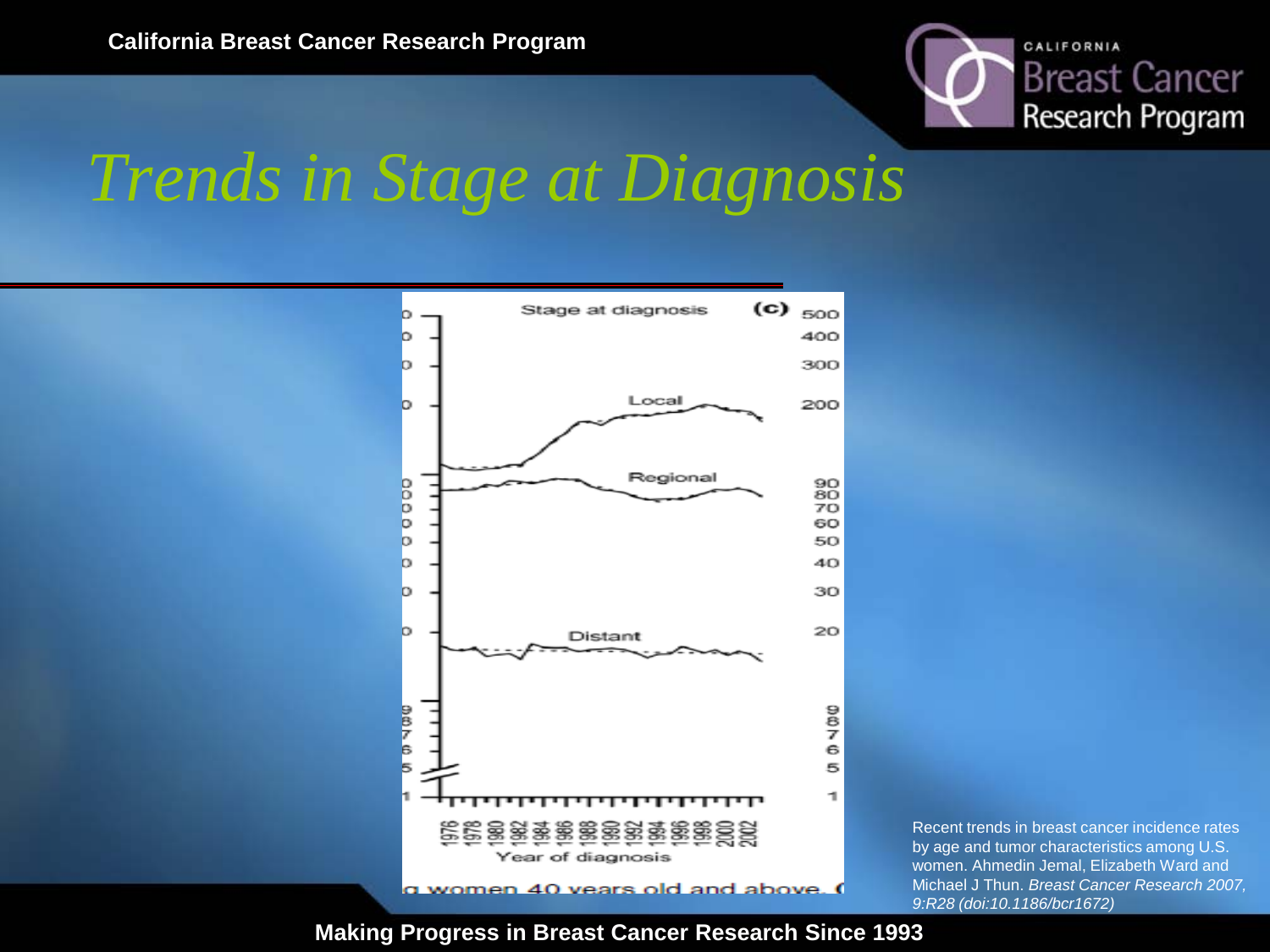

## *Early & Late May Have More to do With the Cancer Than the Woman*

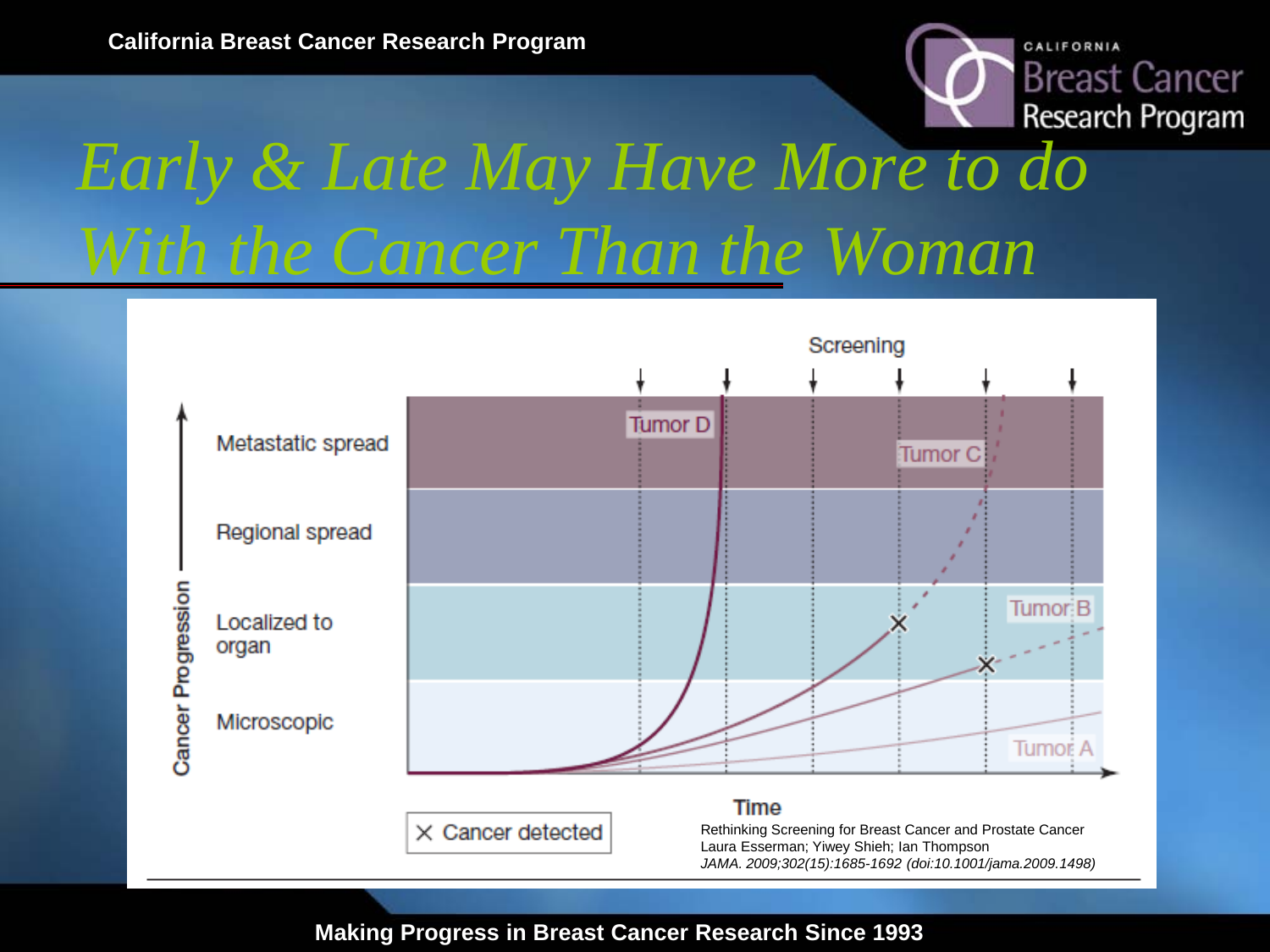

#### *Not All Breast Cancers Are Alike*

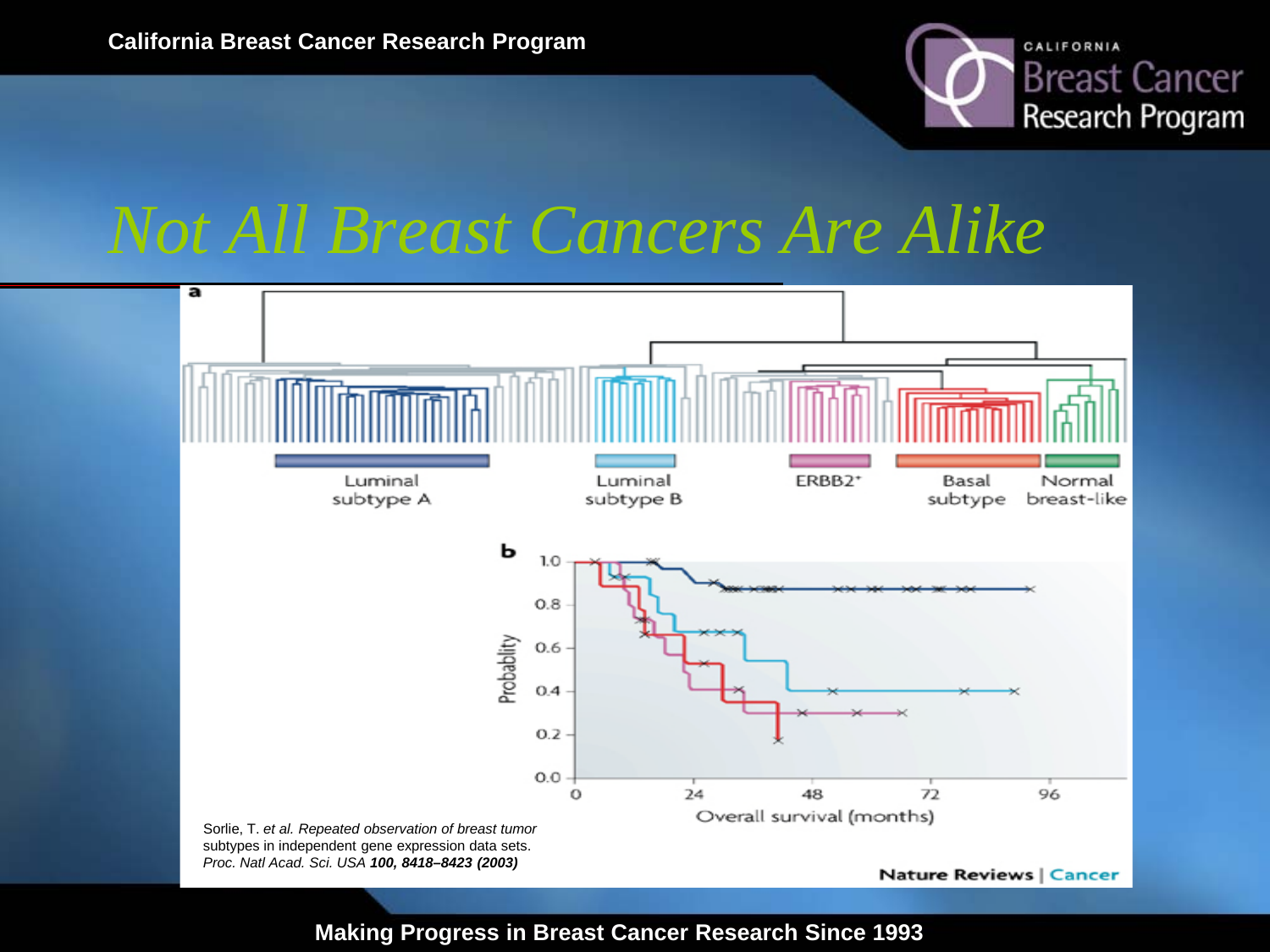

#### *Outcomes of a Mammogram*

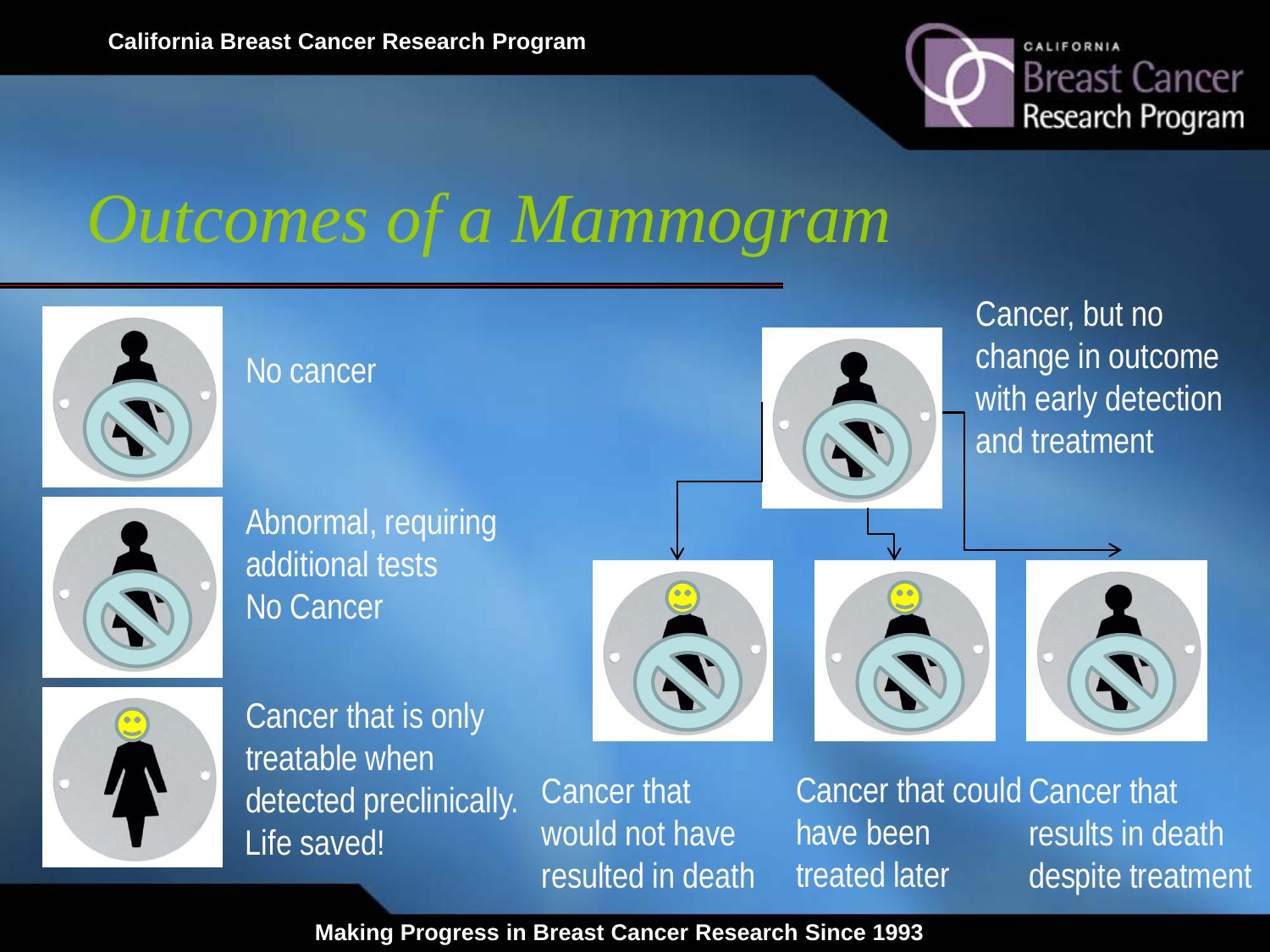

### *Harms Suffered by Women Who Undergo Screening*

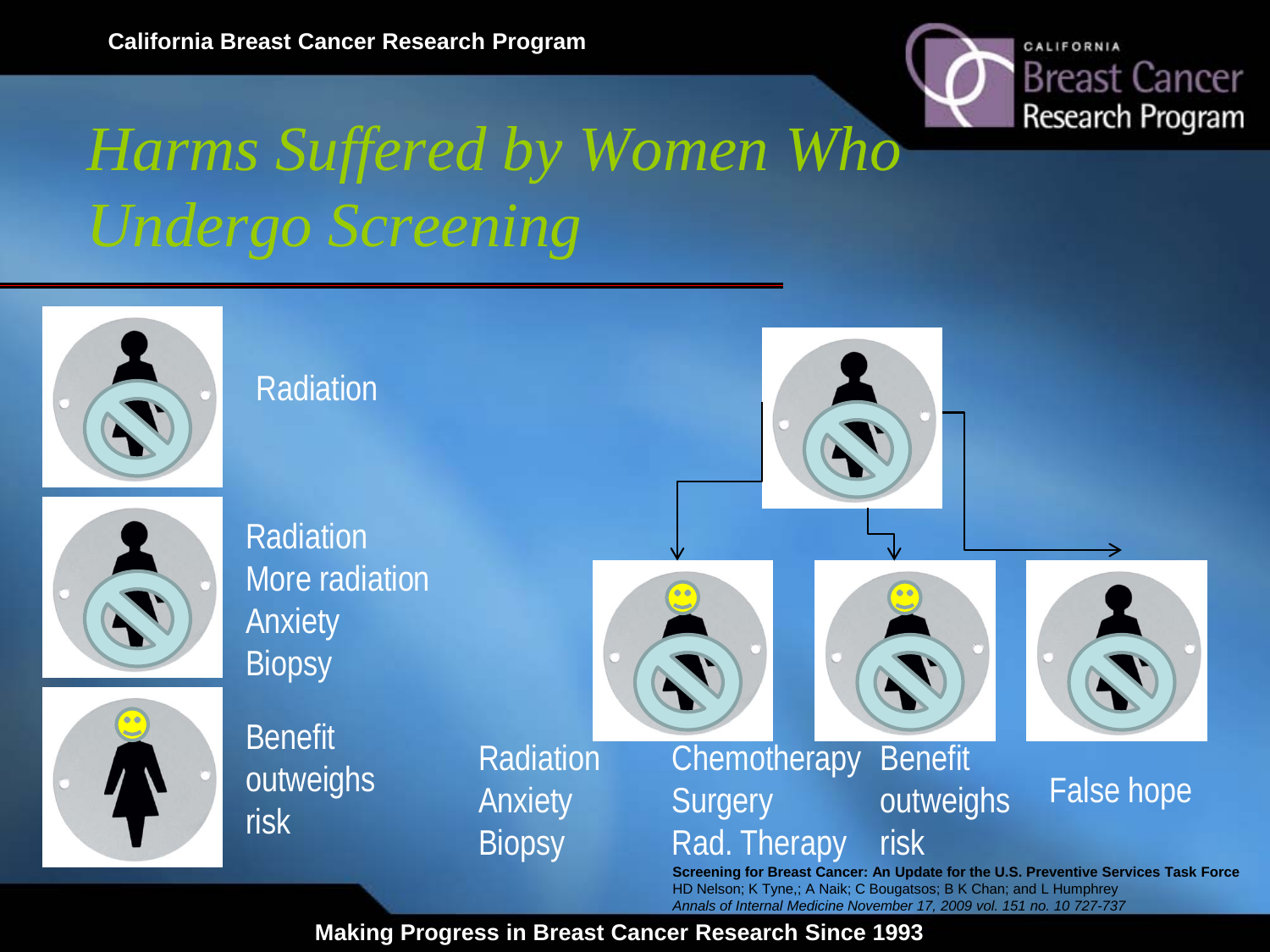

#### *Outcomes for 2500 Women Aged 50-69 Who Have a Mammogram*

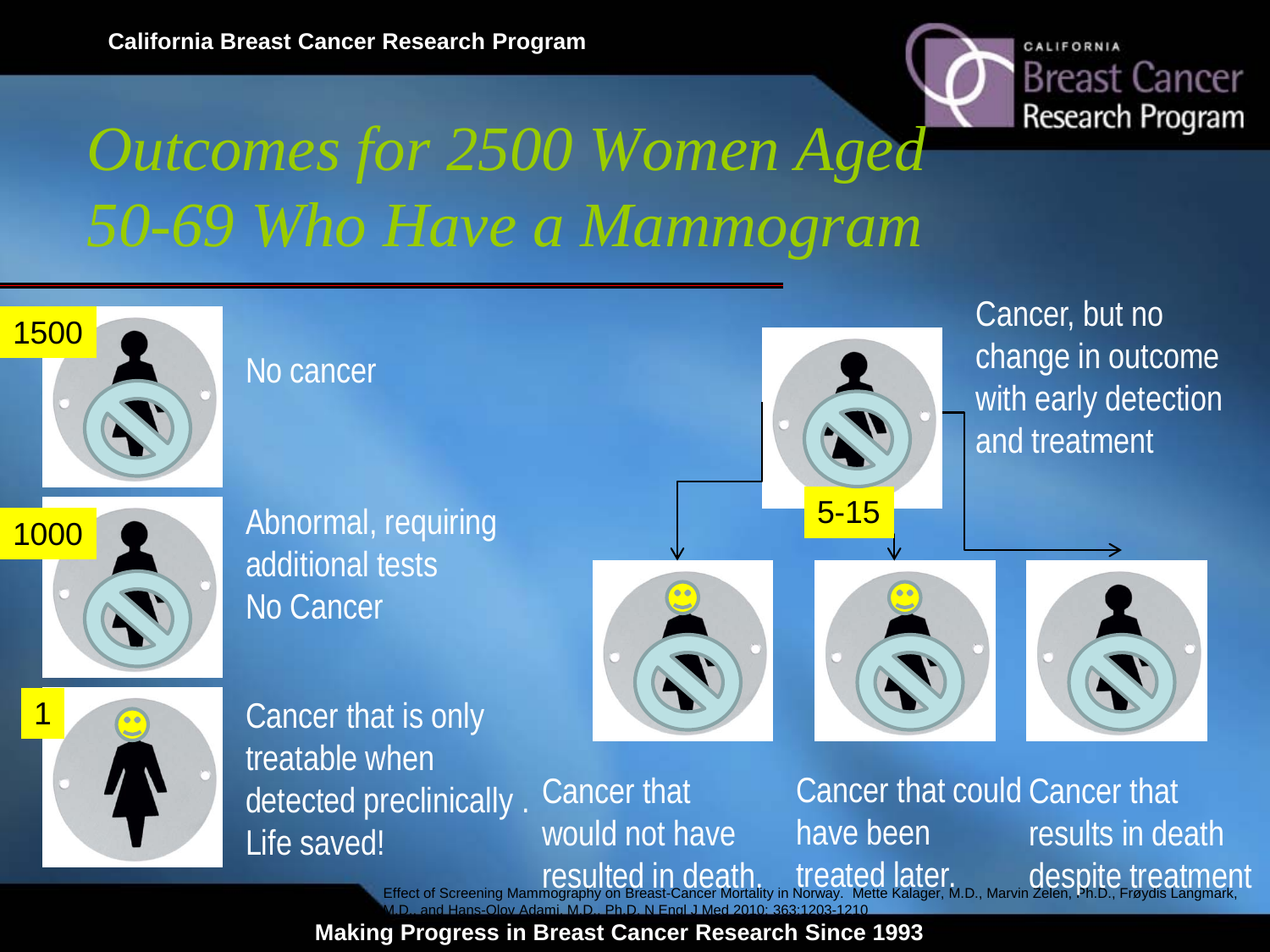

#### *What We Know Today*

- The decision about whether to undergo screening mammography is, in fact, a close call.
- Many argue that because it is a delicate decision involving trade-offs among noncomparable outcomes — it must be left to informed individuals to decide.
- Others will argue that physicians should continue to persuade women to undergo screening and that the modest benefit is worth the associated harms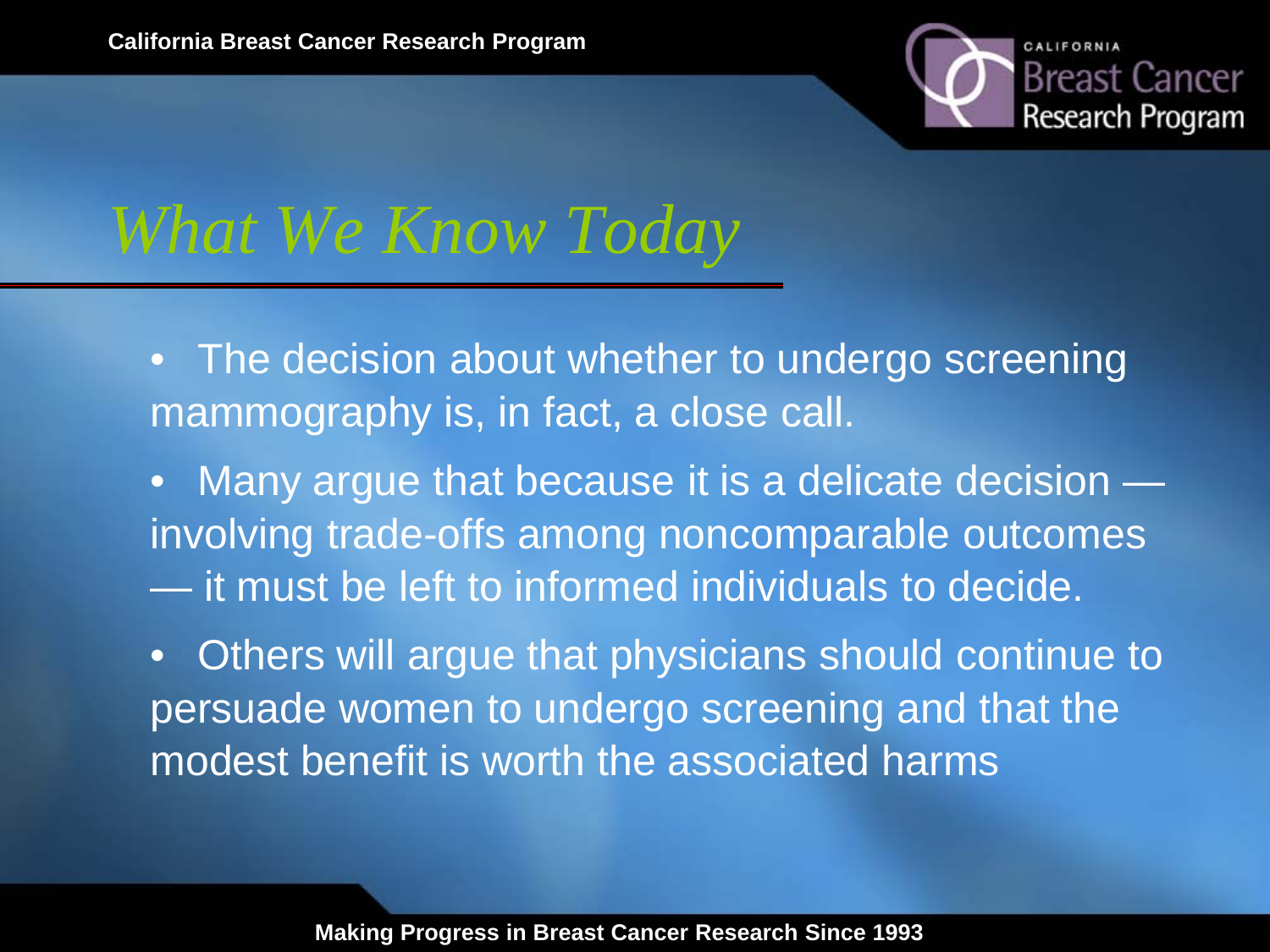

### *So, Should I Screen or Not?*

- Think carefully about screening and discuss it with your healthcare provider.
- If you engage in screening, understand the risks as well as the benefits.
- Whether or not you engage in screening, if you feel a lump or other changes in your breast, get it checked out.

• If you get diagnosed with breast cancer and have not been screened, remember that screening would probably not have made a difference.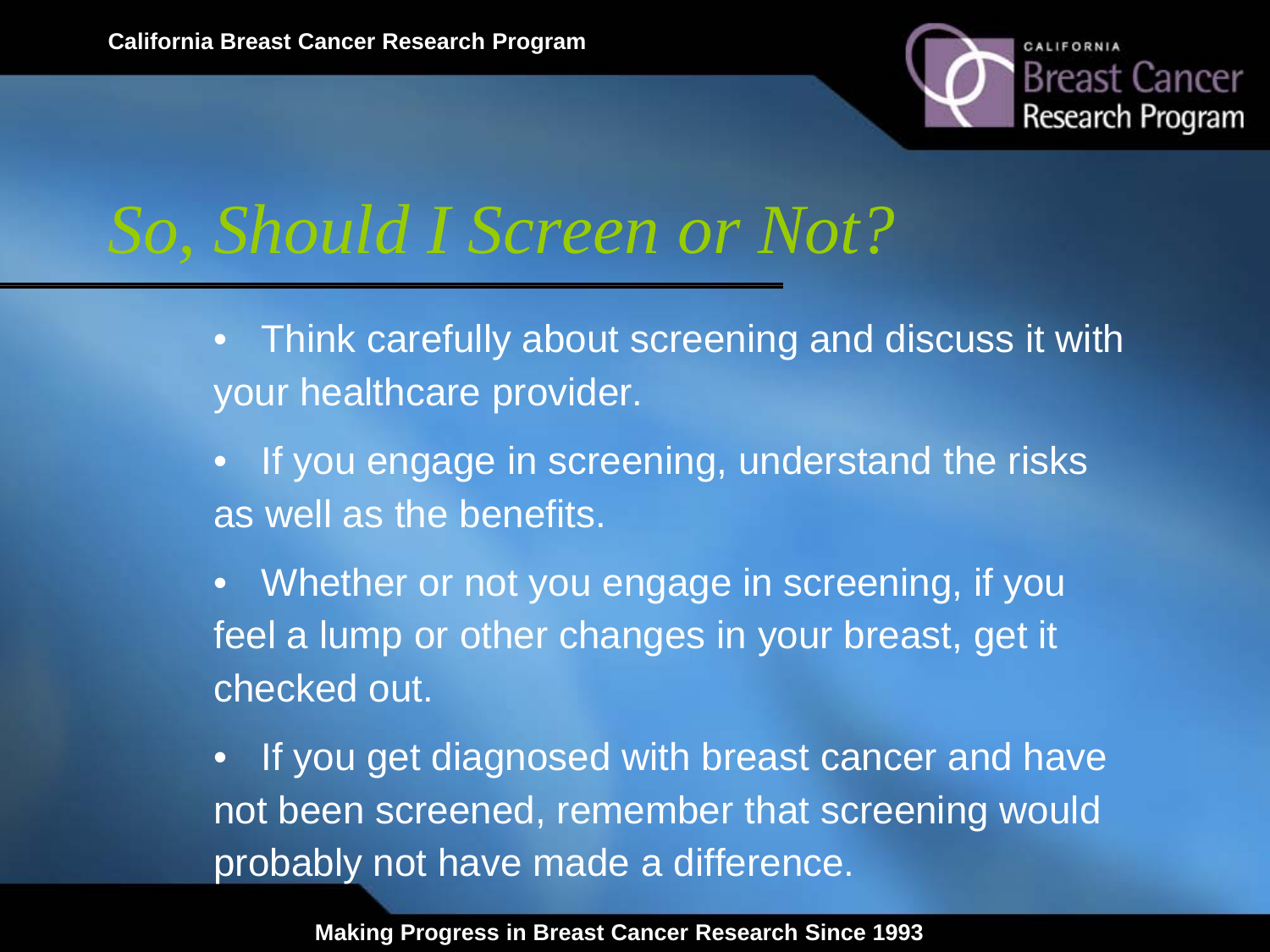

# *More Information on Breast Cancer*

# www.cabreastcancer.org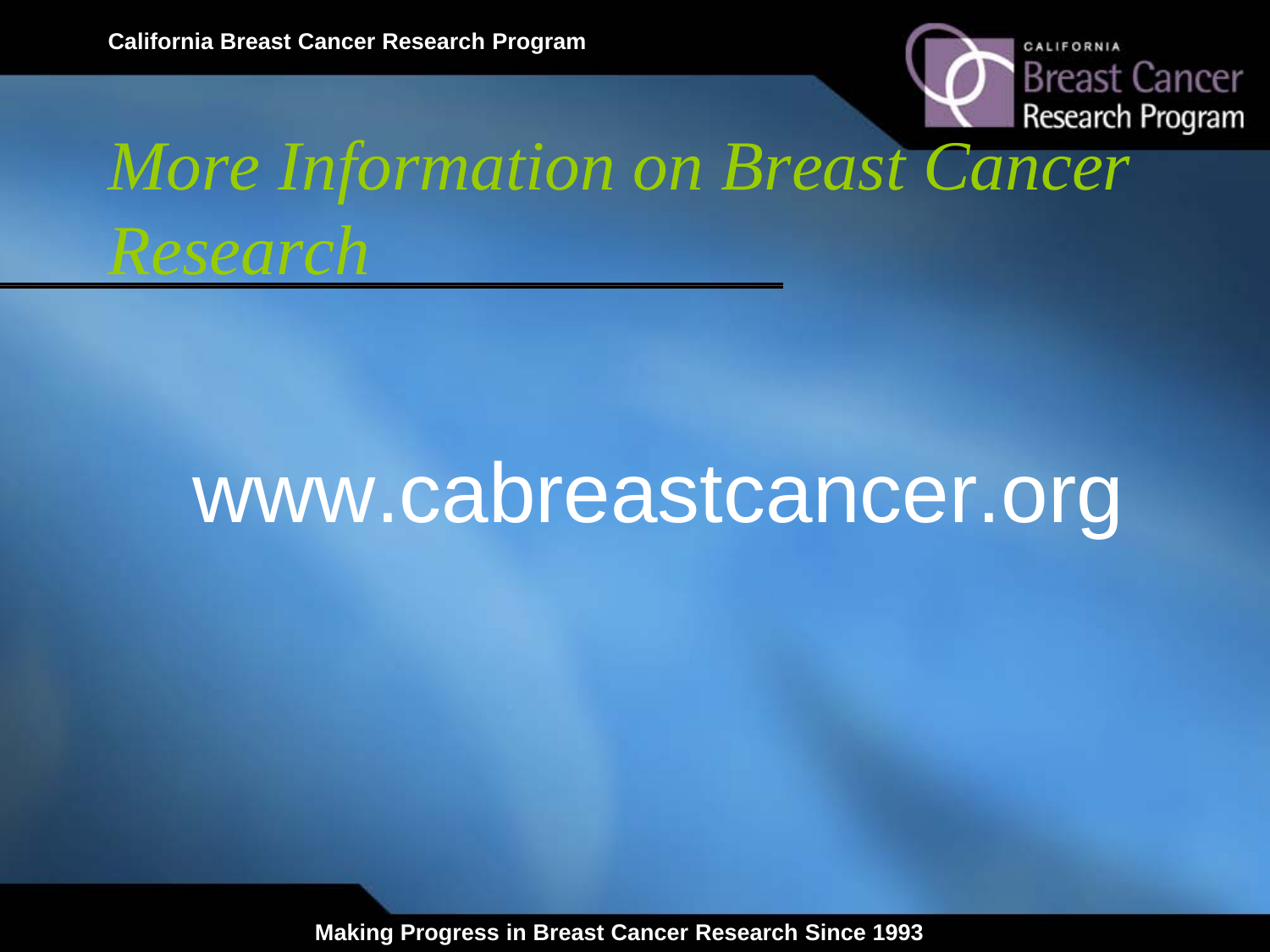